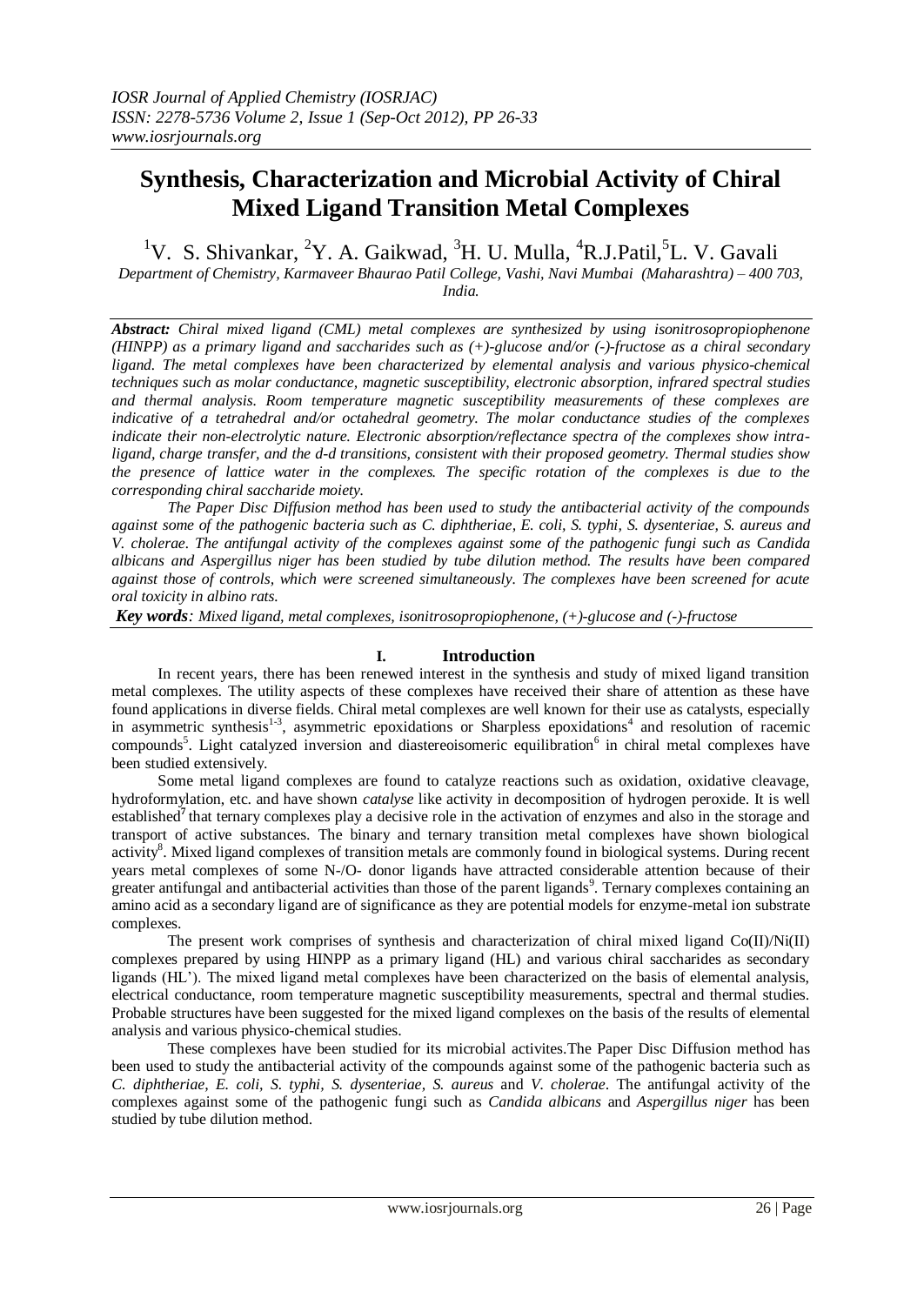#### **II. Experimental**

#### **Materials**

 Analytical grade cobalt(II) chloride hexahydrate and nickel(II) chloride hexahydrate were used as received without further purification. Chiral saccharides were obtained from E. Merck. saccharide was obtained from S. D. Fine Chemicals, Mumbai, India. Ethanol, methanol and chloroform used as solvents were purified and dried according to standard procedures<sup>10</sup>. N,N-Dimethyl formamide was obtained from E. Merck and used without further purification. The bacterial and fungal subcultures were obtained from the Haffkine Institute, Mumbai.

#### **Methods**

Isonitrosopropiophenone (HINPP) was prepared according to the reported procedure $^{11}$ .

## **Preparation of chiral mixed ligand (CML) complexes using chiral saccharides**

 CML Co(II) and Ni(II) complexes were prepared from cobalt(II) chloride hexahydrate /nickel(II) chloride hexahydrate, Isonitrosopropiophenone (HINPP) and chiral secondary ligands (HL') such as (+)-glucose (Dextrose) and (-)-fructose.

 To a blue-colored ethanol solution of cobalt(II) chloride hexahydrate (237 mg, 1 mmol), was added an ethanol solution of HINPP (163 mg, 1 mmol). The mixture was stirred and kept in a boiling water bath for 10 minutes. To this was added an aqueous solution of the saccharides (1 mmol). This mixture (1:1:1 molar proportion) was heated in a hot water bath till the temperature reached  $50^{\circ}$ C.The complexes precipitated by raising the pH of the reaction mixture. The mixture was cooled and the solid was filtered, washed with ice-cold water followed by 1:1 ethanol : water. The complexes thus prepared were dried under vacuum. The complexes with nickel(II) chloride hexahydrate were prepared by the same method reported above.

#### **Instrumentation**

 The complexes were analyzed for the metal contents, C, H and N using standard procedures. For the determination of metal content determined by complexometric EDTA titration<sup>12</sup>. The nitrogen content of the complexes was determined by Kjeldahl's method<sup>13</sup>. Analyses for carbon and hydrogen were carried out at the Microanalytical Laboratory, University Department of Chemical Technology, Mumbai.

The molar conductance values were measured in methanol at the range of  $10^{-3}$  M concentration on a model CM-180 Elico digital conductivity meter with a dip-type conductivity cell fitted with a platinum electrode (cell constant  $= 1.0 \text{ cm}^{-1}$ ). Room temperature magnetic susceptibilities were measured by a Guoy balance using  $Hg[Co(SCN)<sub>4</sub>]$  as the calibrant. Effective magnetic moments were calculated after applying diamagnetic corrections for the ligand components using Pascal's constants<sup>14</sup>.

 The specific optical rotation values for the complexes were determined in methanol solution (0.01%) on a Jasco DIP-140 polarimeter. Electronic absorption spectra in the ultraviolet range in methanol at  $10^{-4}$  M concentration were measured on a Shimadzu UV-160A spectrophotometer. Electronic spectra in the visible range in chloroform at 10<sup>-3</sup> M concentration were measured on a Spectronic-20 spectrophotometer. FTIR spectra were recorded as KBr discs on a model 160 Perkin-Elmer FTIR spectrophotometer.

 TGA studies of the complexes were made on a Mettler TC 10A TA processor at Indian Institute of Technology, Mumbai by recording the change in weight of the complexes on increasing the temperature up to 700  $^{\circ}$ C at a heating rate of 10  $^{\circ}$ C/min.

#### **Antimicrobial screening**

The minimum inhibition concentrations (MIC) of the complexes were determined by using the Paper Disc Diffusion Method described elsewhere<sup>15</sup>. Tube dilution method, described elsewhere<sup>16</sup>, was used to study antifungal activity.

#### **Paper Disc Diffusion Method**

This method was used to study the antibacterial activity of the complexes against some of the pathogenic bacteria. In this method, 0.1 mL of inoculums of the test organism was spread uniformly on the surface of the agar medium in a Petri plate by using a spreader. The 50, 100 and 200 ppm solutions of the complexes were prepared, respectively, by dissolving 0.5, 1, and 2 mg of the complex in 10 mL of dimethyl formamide (DMF) in a hot water bath. The sterilized Whatmann filter paper discs of 5 mm diameter were dipped into the solution and then were placed on the surface of the agar. Up to four discs in each plate were used. The plates were incubated at 37  $\rm{^{\circ}C}$  for 24 hours. During incubation, the complex diffuses from the filter paper into the agar.

The activity of the complexes was assessed by measuring the diameter of the inhibited zone in millimeters (mm.). The results were compared against those of control (tetracycline), which was screened simultaneously. Solvent DMF, used as blank, was also run to know its activity.

#### **Tube Dilution Method**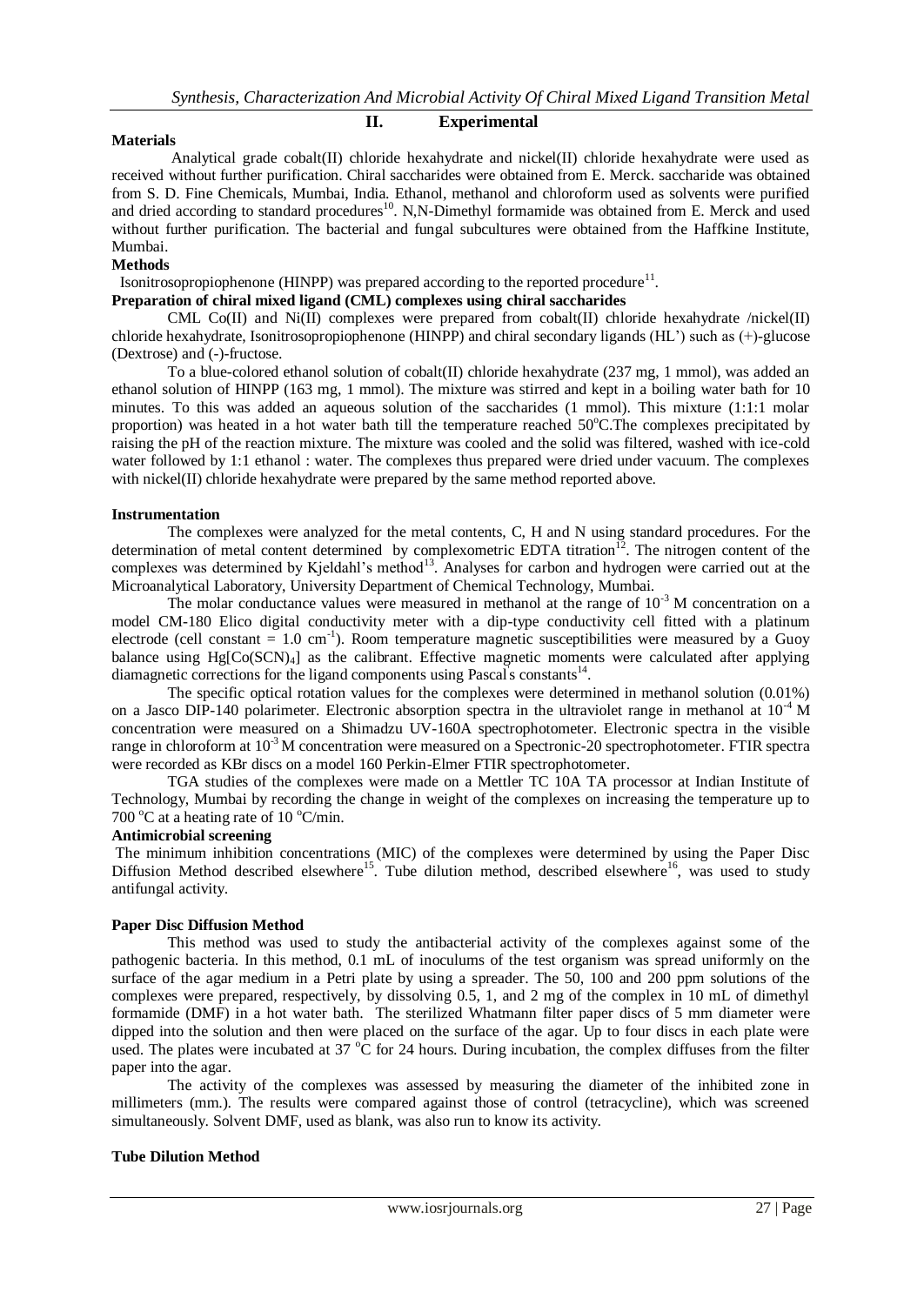This method was used to study the antifungal activity of the complexes against some of the pathogenic fungi. Fungus inoculum was prepared by inoculating the selected fungus into sterilized Sabouraud's broth to which 0.1 mg/mL of streptomycin was added to prevent bacterial contamination. After sporulation the spores were harvested in the same media by gentle stirring using a magnetic stirrer and the spore suspension was poured into another sterile flask. To a 5 mL of Sabouraud's broth contained in a 15 mL Corning test-tube, 0.1 mL of the test solution of the complex in DMF was added. It was autoclaved at 15 lb pressure for 15 minutes. The tubes were then cooled and were inoculated with 0.1 mL spore suspension. The tubes were then kept on a rotary shaker and incubated at room temperature for 24 hours. The percentage growth of the fungus was calculated after determining the optical density (OD) of the solution on a spectrophotometer at 530 nm with inoculated Sabouraud's broth as blank. The growth of the fungus in the tube, which contained none of the antifungal agent, was assumed as 100%. The results were compared against those of control (amphotericin), which was screened simultaneously.

#### **Acute toxicity studies**

All the test samples were prepared as suspensions by using distilled water as solvent. Acute oral toxicity study of these samples was carried out in albino rats (80-120 gms) of either sex maintained under standard husbandry conditions. Ten rats per group were used for all sets of experiments. The animals were allowed to take standard laboratory feed and water *ad libitum*. The animals were divided into control and test groups. The test groups received various test substances orally in different doses and they were observed for mortality till 24 hours. To all control animals 0.5 ml of vehicle (sterile water) was given as a control. The  $LD_{50}$ values were determined by the method of Litchfield and Wilcoxon<sup>17</sup>.

## **III. Results And Discussion**

## **Part I. Characterization of metal complexes**

The synthesis of CML complexes may be represented as shown in equation (i):

 $M(II)$  + HL + HL' $\longrightarrow$   $M(II)$ LL' $.2H_2O + 2H^+$ (i)

$$
1 \qquad : \qquad 1 \qquad : \qquad 1 \qquad \qquad \text{CML complex}
$$

(where HL is HINPP and HL' is a chiral saccharide ligand).

 All of the complexes are non-hygroscopic stable solids. They are colored and thermally stable, indicating a strong metal-ligand bond. The elemental analysis data of metal complexes (Table 1) is consistent with their general formulation as mixed ligand complexes MLL'.2H<sub>2</sub>O. The molar conductance values of the complexes (Table 1) in methanol at  $10^{-3}$  M concentration are very low (<1), indicating their non-electrolytic nature<sup>18</sup>. The specific rotation values for the complexes (Table 1) with  $(+)$ -glucose in methanol solution  $(0.01\%)$ were found to be positive. The value for the complex with (-)-fructose was found to be negative. This indicates that the specific rotation of the complexes is due to the corresponding chiral saccharide moiety.

#### **Magnetic studies**

The observed  $\mu_{\text{eff}}$  values are suggestive of the tetrahedral geometry for the Co(II) complexes and an octahedral geometry for the Ni(II) complexes (Table 2).

#### **Electronic absorption spectra**

 The electronic spectra of the metal complexes in methanol solution, recorded in the ultraviolet region (Fig. 1), exhibit intra-ligand and charge transfer transitions in the range around  $25,940-48,192$  cm<sup>-1</sup> and near 26,000 cm<sup>-1</sup>, respectively. The electronic absorption spectra of Co(II) complexes in chloroform solution in the visible and near infrared region shows three transition bands in the region around  $25,000$  cm<sup>-1</sup>, 16,666 cm<sup>-1</sup> and 12,000 cm<sup>-1</sup> respectively, while that of the Ni(II) complexes show two transition bands in the region around  $25,000 \text{ cm}^{-1}$  and  $12,195 \text{ cm}^{-1}$ , respectively.

 The diffuse reflectance spectra of Co(II) complexes show the d-d transition bands (Table 2) in the region around 12,900 and 17,500 cm<sup>-1</sup>, which are assigned to transitions  ${}^4A_2(F) \rightarrow {}^4T_1(F)$  (v<sub>2</sub>) and  ${}^4A_2(F) \rightarrow$  ${}^{4}T_{1}(P)$  (v<sub>3</sub>), respectively. The Ni(II) complexes show two transition bands (Table 2) in the region around 12,700 and 18,900 cm<sup>-1</sup>, which are ascribed to transitions  ${}^{3}A_{2g}(F) \rightarrow {}^{3}T_{1g}(F)$  (v<sub>2</sub>) and  ${}^{3}A_{2g}(F) \rightarrow {}^{3}T_{1g}(P)$  (v<sub>3</sub>), respectively. As the  $v_1$  band occurs at low energy, usually in the range not accessible due to instrumental limitations, it is not observed in the present cases.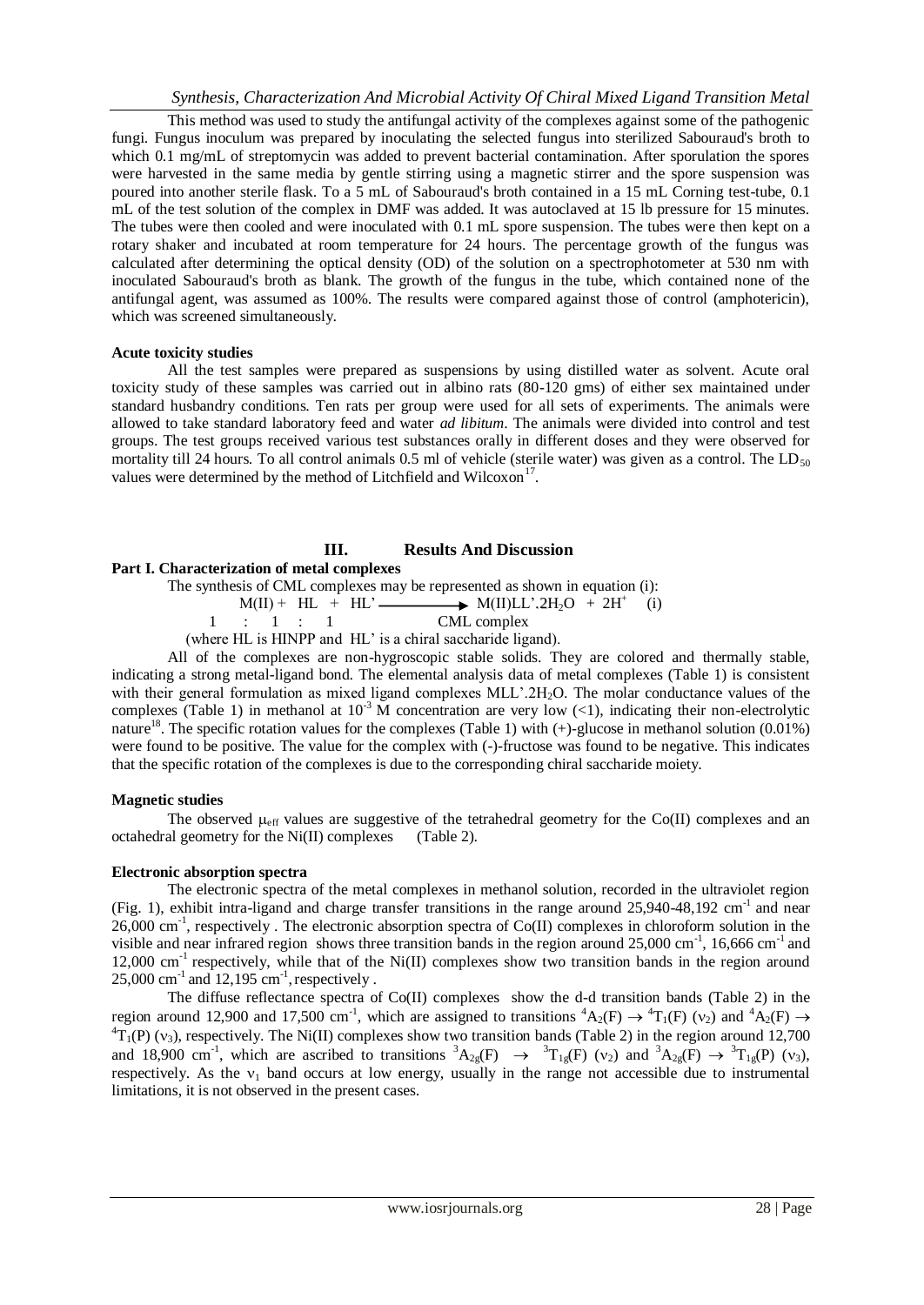

Fig. 1. (A) Ultraviolet spectra of  $[Co(L)(Dex)]$  -2H<sub>2</sub>O in methanol solution (B) Visible spectra of  $[Co(L)(Dex)]$  2H<sub>2</sub>O in Chloroform solution.

 The parameter B, which measures Racah inter electronic repulsion, is usually lower in a complex than in the free ion (and is usually referred to as B'), which is an indication of orbital overlap and delocalisation of dorbitals.

The value of B for free Co(II) ion is 971 cm<sup>-1</sup>. The present  $\beta$  values are less than unity, suggesting an appreciable covalent character of the M-O bond. The observed spectral features of all the Co(II) complexes are, therefore, in conformity with the tetrahedral geometry proposed on the basis of their analytical data and observed magnetic moments .

For many octahedral Ni(II) complexes, the ratio  $v_2/v_1$  is found to be in the range 1.6-1.8. with the present Ni(II) complexes this ratio lies around 1.84. the value of Dq for the complexes are in the range 687-690  $\text{cm}^{-1}$ , which lies well within the range reported for octahedral Ni(II) complexes (640-1270 cm<sup>-1</sup>). The B' values for octahedral complexes under investigation are in the range  $726-729$  cm<sup>-1</sup>, which is less than the value of  $1041$  $cm^{-1}$  found in the free ion<sup>19</sup>, indicating that the free ion value is reduced considerably, suggesting appreciable orbital overlap.

# **Infra-red spectra**

The FT-IR spectra of the CML metal complexes were recorded as KBr discs .Some of the important bands have been assigned (Table 3).

- 1. A broad band observed in the region between 3325-3318 cm<sup>-1</sup> due to asymmetric and symmetric O-H stretching modes and a strong peak in the range  $1574-1572$  cm<sup>-1</sup> due to H-O-H bending showing the presence of water of crystallization<sup>20</sup>.
- 2. An important feature of the IR spectra of the complexes is the absence of band due to O-H stretching vibrations of =N-OH group of HINPP indicating the complex formation takes place by deprotonation of the oxime of HINPP. The  $v(C=O)$  region of IR spectra of complexes shows a strong band in the region 1595-1600 cm<sup>-1</sup> due to C=O stretching vibrations of the coordinated carbonyl group of HINPP. The shift of  $v(C=O)$  of HINPP towards lower wave number from its position at 1660 cm<sup>-1</sup> in free HINPP<sup>7</sup> suggests the involvement of carbonyl group of the ligand in bonding to the metal ion. The C=N stretching frequency observed at 1593 cm<sup>-1</sup> in the spectrum of HINPP is found to be shifted to the range 1495-1515 cm<sup>-1</sup> in the spectra of the complexes, indicating coordination through the N donor atom of the  $HINPP<sup>21</sup>$  group. A new medium intensity band, attributed to  $v(N\rightarrow O)$ , observed in the range 1180-1203 cm<sup>-1</sup> in the spectra of the complexes, further supports above observation.
- 3. The merging and broadening of bands was found to be a common feature of transition metal-saccharide complexes. The spectra of all the complexes with saccharides showed broad bands in the O-H and C-H regions, indicating a merging of individual bands. The spectral characteristics are similar to those observed with other 1<sup>st</sup> row transition metal complexes. The structural vibrations of the intermolecular hydrogen bonded O-H groups of the free saccharides were affected ionization and exhibited a broad but nearly symmetrical band at  $\sim$ 3400 cm<sup>-1</sup>. The strongly coupled ring vibrational frequencies for bending modes COH, CH<sub>2</sub> and CCH of the free saccharides  $(1460-1340 \text{ cm}^{-1})$  showed merging at 1400 cm<sup>-1</sup> upon complex formation. Similarly, the C-O and C-C stretching vibrations in the region 1140-990 cm<sup>-1</sup> were also merged at ~1050 cm<sup>-1</sup> upon complex formation, in contrast to the sharp bands observed for the free saccharides and other metal-saccharide adducts. The anomeric region (950-500 cm<sup>-1</sup>) showed very weak marker bands of mostly  $\alpha$ -anomer. It was clear from the spectra that the saccharides were involved in coordination through some deprotonated  $-OH$  groups as observed from the broad bands in  $v(O-H)$  region, 3500-3200 cm<sup>-1</sup>. On the basis of coordinating abilities of the various saccharides reported, a 3,4-trans-diol arrangement has been proposed for CML complexes with glucose and fructose.
- 4. The C-O and C-C stretching vibrations in the region 1140-990 cm<sup>-1</sup> were also merged at  $\sim$ 1050 cm<sup>-1</sup> upon complex formation, in contrast to the sharp bands observed for the free saccharides and other metalsaccharide adducts. The new bands of weak intensity, observed in the regions about 648-595 cm<sup>-1</sup> and  $465-420$  cm<sup>-1</sup>, may be ascribed to M-N and M-O vibrations, respectively.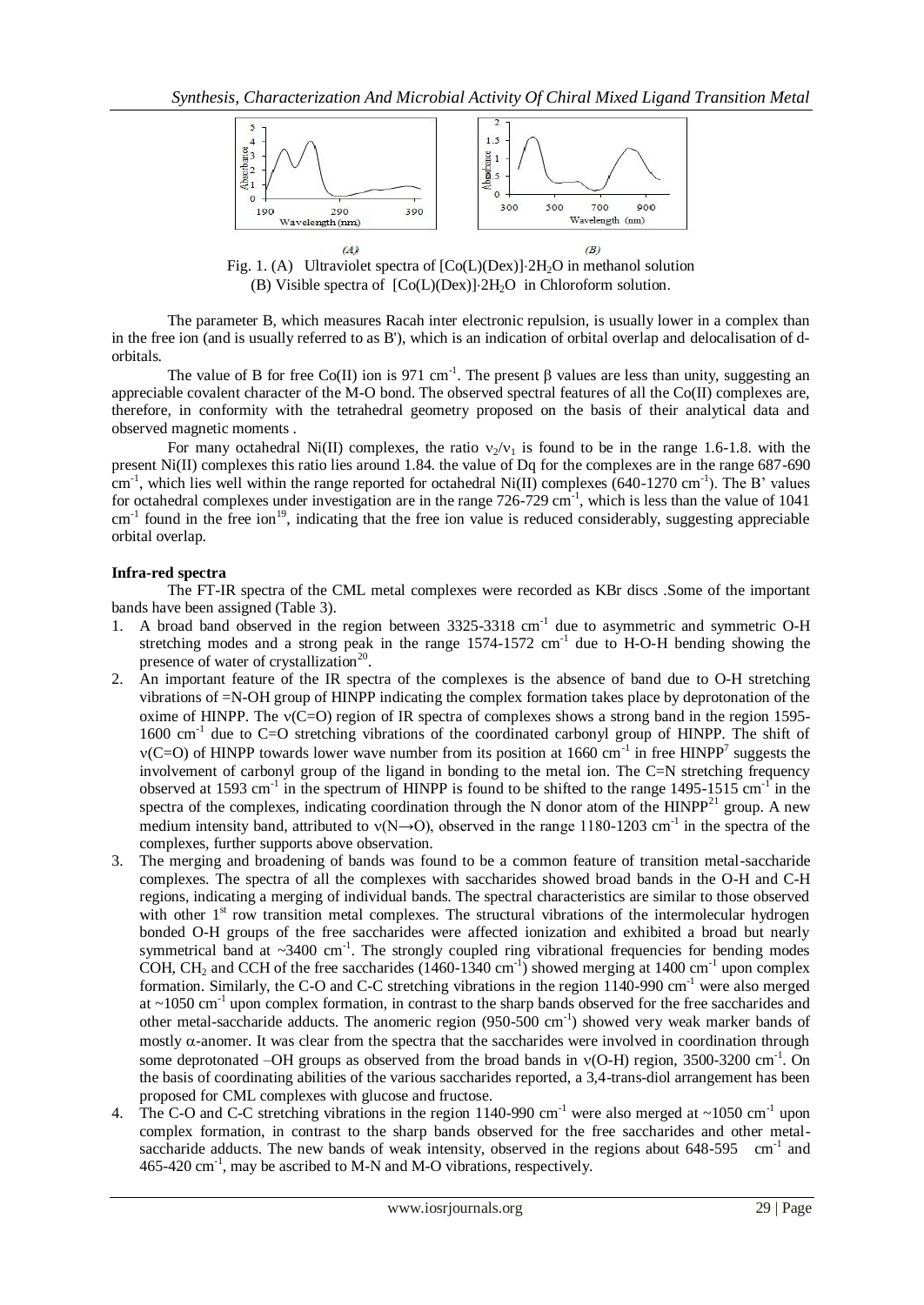## *Synthesis, Characterization And Microbial Activity Of Chiral Mixed Ligand Transition Metal*

#### **Thermo gravimetric and X-ray analysis**

 The thermograms (TG) of the complexes have been recorded in flowing nitrogen atmosphere at the heating rate of  $10^{\circ}$ C/min on approximately 10 mg samples. All the complexes investigated show similar behavior in their TG and Differential Thermal Analysis (DTA) studies. The DTA curve has been recorded in static air. The complexes display an endothermic peak at  $99^{\circ}$ C, which is attributed to the release of a water molecule. X-ray and chemical analysis showed that the final product of the decomposition process was CoO, left as residue representing 21.6 % of the initial mass of the complex. This indicates that the metal powder produced in the decomposition process was too reactive and transforms to metal oxide spontaneously even in the presence of traces of oxygen present in the nitrogen gas used in the experiment or that produced due to disproportionation reaction during the decomposition. Probable structures have been determined for mixed ligand complexes on the basis of results of elemental analysis and various physicochemical studies**. (Fig.2)**



#### **Part III. Biological Activities**

 It has been found that the metal complexes with HINPP or saccharides possessing biological activities $^{22-23}$ . The antibacterial and antifungal activities of the ligands and the complexes have been studied against some of the pathogenic bacteria and fungi. The paper disc diffusion method has been used to study the antibacterial activity against *C. diphtheriae, E. coli, S. typhi, S. dysenteriae, S. aureus* and *V. cholerae*. The antibacterial activity data of metal salt and standard antibacterial compound tetracycline is compared. It has been observed that the saccharides used for current investigation do not show antibacterial and antifungal activity at 50, 100 and 200 ppm.

The study shows enhancement of the activity of all the ligands against *V. cholerae* on complexation and hence on chelation. The CML complex with fructose shows good activity against all the organisms under study. The complexes with glucose show activity against *C. diphtheriae* and *S. aureus*. A bacteriostatic effect has been observed in a number of cases, which show that the complexes inhibit protein synthesis and act by binding to the ribosome<sup>24</sup>. The binding, however, is not tight, and when the concentration of the complex is lowered, the complex becomes free from the ribosome and growth is resumed.

Chelation reduces considerably the polarity of the metal ions in the complexes. This is due mainly to the partial sharing of its positive charge with the donor group and possible  $\pi$ -electron delocalisation over the whole chelate ring system through  $p\pi$ - $p\pi$  or  $d\pi$ -d $\pi$  interactions of the orbitals of the ligands and metal ions, which in turn increases the hydrophobic character of the chelate and thus enables its permeation through the lipid layer (cell membrane) of microorganisms. Compared to tetracycline, the present complexes are much less active against the representative strains of microorganisms.

The antifungal activity of the complexes against *Candida albicans* and *Aspergillus niger* was studied by the tube dilution method. The results have been expressed as percentage inhibition (Table 5). The data show that the antifungal activity of the metal salt as well as that of the ligands is significantly enhanced on complexation. All the complexes show moderate antifungal activity against both fungi. Generally, the complexes show more activity against *Aspergillus niger* than against *Candida albicans*. Compared to standard antifungal compound amphotericin, the present complexes are much less active.

## **Acute toxicity**

Acute toxicity gives the rapid indication of the potential hazard and indicates the class of toxicity to which a chemical belongs. One of the basic tests for determining the relative acute toxicity in the animals is to find out  $LD_{50}$ . Acute oral toxicity studies on the CML complexes were carried out in albino rats. The patterns of symptoms found for both the compounds were similar but varied in degree and intensity with doses. The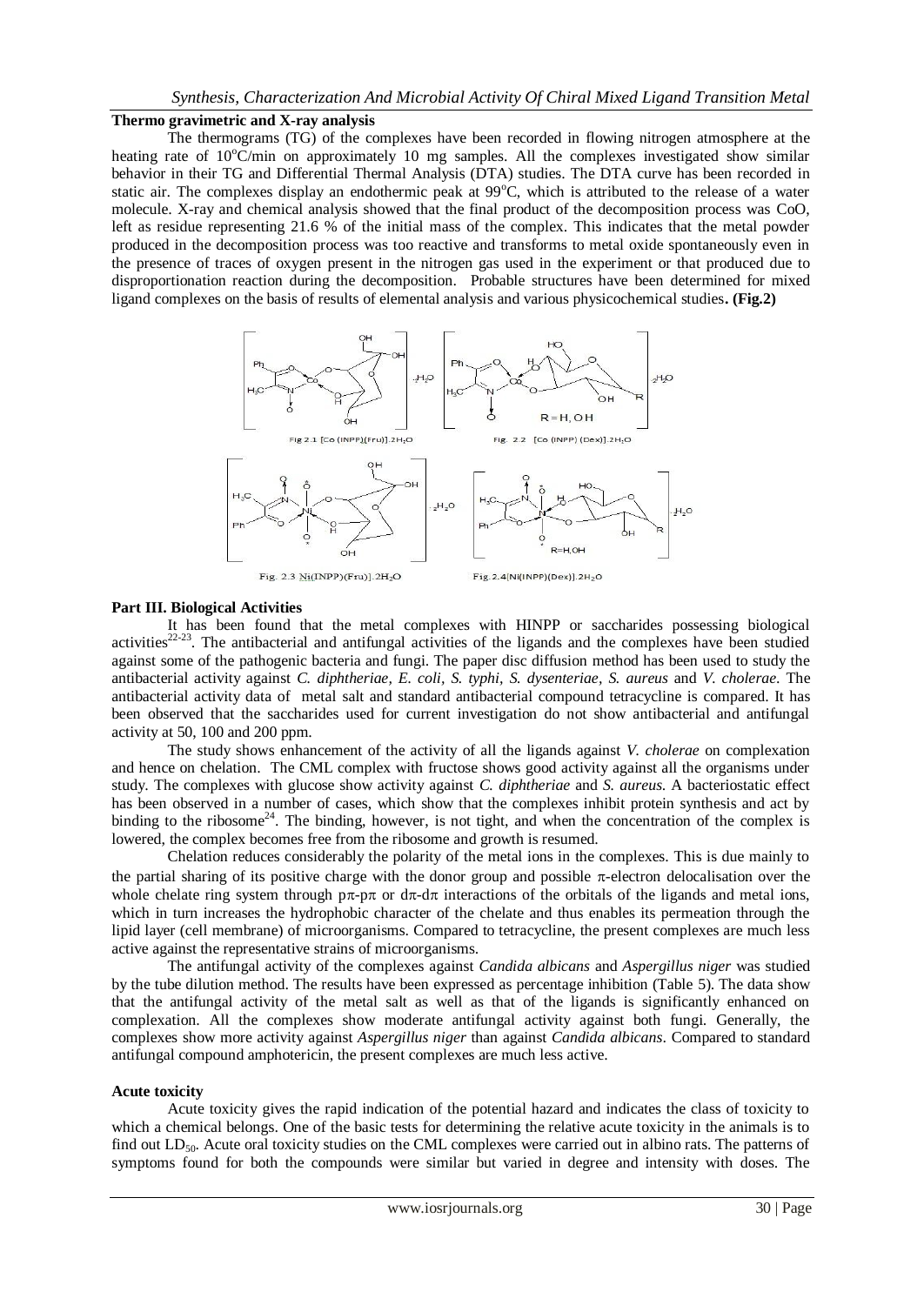symptoms observed in animals after administering the different doses were excitation, respiratory disturbances, tremors, convulsions and death. The  $LD_{50}$  values are recorded in Table 6.

As compared to Co(II) chloride (LD<sub>50</sub> value = 766 mg/kg) and Ni(II) chloride (105 mg/kg) the CML cobalt/nickel complexes show higher values, indicating the increase in  $LD_{50}$  value due to complexation. The results suggest that the complexes are moderately toxic. Compared to the standard compound, the present complexes show more toxicity.

## **IV. Conclusions**

Based on the above discussion and information available in the literature, the following conclusions may be drawn.

- 1. Higher decomposition temperature and electrical conductance studies show the presence of strong metalligand bonding and non-electrolytic nature of the complexes, respectively.
- 2. Specific rotation measurement studies are indicative of the chirality of the complexes.
- 3. Magnetic studies are indicative of tetrahedral geometry for Co(II) complexes and octahedral geometry for Ni(II) complex, which is confirmed by crystal field transitions shown by the electronic spectra.
- 4. IR spectra show bonding of the metal ion through N/O and O of the two ligands and presence of water of crystallization, confirmed by thermal analysis.
- 5. The studies on antimicrobial activity indicate that among other factors, constitution of the ligand, its coordination to the metal ion, the nature of metal ion, its oxidation state in the complex and the strain of the microorganism has influence on antimicrobial activity.
- 6. Metal ions with low oxidation potential show more antibacterial activity. As compared to the Ni(II) complex, the mixed ligand Co(II) complexes show better antimicrobial activity against the selected strains.
- 7. Compared to the standard antibacterial/antifungal compound, the present complexes are much less active against the representative strains.
- 8.  $LD_{50}$  values serve to provide a convenient way to classify the chemical into toxicity classes. The results suggest that the complexes are moderately toxic.

## **V. Acknowledgement**

One of the author is grateful to University Grants Commission (Western Regional Office, Pune) for the sanction of financial assistance to the minor research project.

Table 1. Colour, decomposition temperature, molar conductance, specific rotation and analytical data of the metal complexes $a$ 

|                                      | <b>MANAGAMERANARRAMARA</b> |              | Decom                   |                  | Elemental Analysis Found (Calculated) | Molar          |                |                                               |                |
|--------------------------------------|----------------------------|--------------|-------------------------|------------------|---------------------------------------|----------------|----------------|-----------------------------------------------|----------------|
| Compound                             | Empirical<br>formula       | Colour       | p<br>Temp.<br>$(^{0}C)$ | $\%M$            | $\%C$                                 | $\%N$          | %H             | Cond.<br>$m$ hos.cm <sup>2</sup><br>.mol $-1$ | $[\alpha]_{D}$ |
| [Co(INPP)(Dex)]·2H <sub>2</sub> O    | $CoC_{15}H_{21}O_9N$       | Light yellow | 277                     | 14.22<br>(14.10) | 42.91<br>(43.07)                      | 3.52<br>(3.35) | 5.11<br>(5.02) | 0.24                                          | $+193.0$       |
| $[Co(INPP)(Fru)]$ -2H <sub>2</sub> O | $CoC_{15}H_{21}O_9N$       | Light yellow | 285                     | 14.12<br>(14.10) | 43.00<br>(43.07)                      | 3.40<br>(3.35) | 5.27<br>(5.02) | 0.30                                          | $-220.0$       |
| $[Ni(INPP)(Dex)]$ -2H <sub>2</sub> O | $NiC15H21O9N$              | Green        | 290                     | 14.25<br>(14.05) | 43.01<br>(43.09)                      | 3.55<br>(3.35) | 4.89<br>(5.02) | 0.38                                          | $+225.9$       |
| $[Ni(INPP)(Fru)]$ 2H <sub>2</sub> O  | $NiC_{15}H_{21}O_9N$       | Green        | 260                     | 14.25<br>(14.05) | 43.01<br>(43.09)                      | 3.55<br>(3.35) | 4.89<br>(5.02) | 0.41                                          | $-303.0$       |

<sup>a</sup>where Q represents the deprotonated primary ligand HINPP whereas Dex and Fru represent the deprotonated secondary ligands dextrose and fructose, respectively.

Table 2. Magnetic moments and diffuse reflectance spectral data  $(cm^{-1})$  for CML Co(II)/Ni(II) complexes

| ັ                                   |                |         |                |        |       |       |       |           |
|-------------------------------------|----------------|---------|----------------|--------|-------|-------|-------|-----------|
| Compound                            | Heff<br>(B.M.) | $v_1^*$ | V <sub>2</sub> | $V_3$  | Dq    | B'    |       | $V_2/V_1$ |
| $[Co(INPP)(Dex)] \cdot 2H_2O$       | 4.54           | 6.286   | 12.953         | 17,391 | 628.6 | 765.7 | 0.788 | 2.06      |
| $[Co(INPP)(Fru)]$ 2H <sub>2</sub> O | 4.61           | 6,339   | 12,853         | 17,543 | 633.9 | 758.5 | 0.781 | 2.02      |
| $[Ni(INPP)(Dex)]$ 2H <sub>2</sub> O | 2.96           | 6,874   | 12.658         | 18,867 | 687.4 | 726.6 | 0.697 | 1.84      |
| $[Ni(INPP)(Fru)]$ - $2H_2O$         | 2.82           | 6.901   | 12.706         | 18,939 | 690.1 | 729.4 | 0.700 | 1.84      |

\* calculated value

Table 3. Some Important Infrared Spectral Bands (cm<sup>-1</sup>) of CML Complexes<sup>a</sup>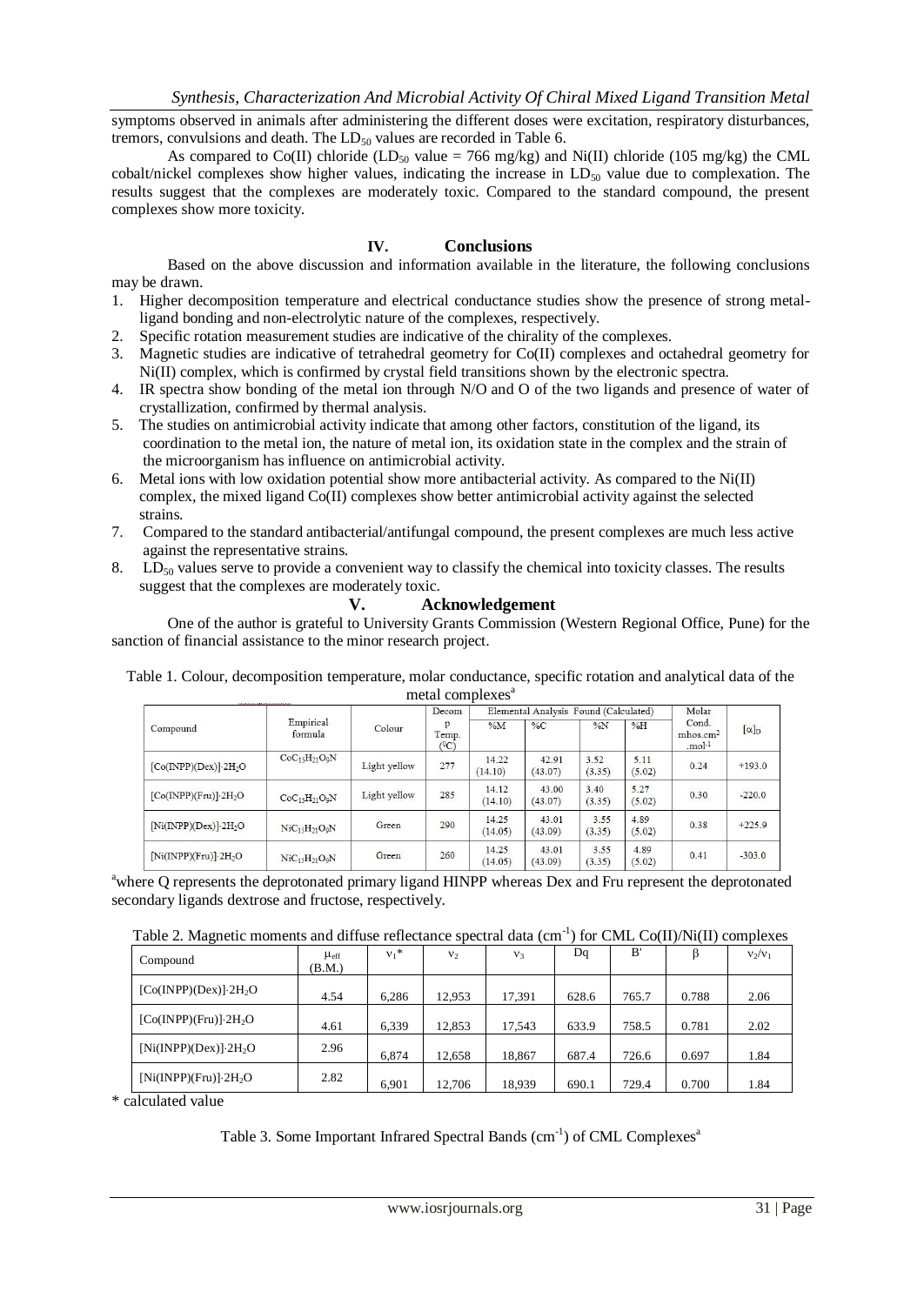# *Synthesis, Characterization And Microbial Activity Of Chiral Mixed Ligand Transition Metal*

|                                     | $v(O-H)$ | $v(O-H)$ | $v(O-H)$           | $v(C=O)$ | v(HOH) | $v(C=N)$ | $v(C-OH)$  | $v(N\rightarrow 0)$ | $v(C-O)$ | $v(M-N)$           | $v(M-0)$           |
|-------------------------------------|----------|----------|--------------------|----------|--------|----------|------------|---------------------|----------|--------------------|--------------------|
| Complex                             | (Sacch)  | (Sacch)  | (H <sub>2</sub> O) | (HINPP)  |        | (HINPP   | $v(C-H_2)$ | (HINPP)             | $v(C-C)$ |                    |                    |
|                                     |          |          |                    |          |        |          | $v(C-CH)$  |                     | (Sacch)  |                    |                    |
|                                     |          |          |                    |          |        |          | (Sacch)    |                     |          |                    |                    |
| $[Co(INPP)(Dex)]$ 2H <sub>2</sub> O | 3500s    | 3395m    | 3315 w             | 1598s    | 1573 s | 1509 s   | 1408       | 1200                | 1050     | $602^b$ w          | $420^b$ w          |
| $[Co(INPP)(Fru)]$ -2 $H_2O$         | 3505m    | 3400s    | 3362 w             | 1599m    | 1575s  | 1510 s   | 1400       | 1197                | 1045     | $603^b$ w          | $435b$ w           |
| $[Ni(INPP)(Dex)]$ 2H <sub>2</sub> O | 3500s    | 3415m    | 3322 w             | 1600s    | 1573 s | 1512 m   | 1395       | 1203                | 1040     | 595 <sup>b</sup> w | $425^b$ w          |
| $[Ni(INPP)(Fru)]$ 2H <sub>2</sub> O | 3495m    | 3400s    | 3320 w             | 1599s    | 1574 m | 1499 m   | 1405       | 1200                | 1050     | $602^b$ w          | 425 <sup>b</sup> w |

# <sup>a</sup>where b: saccharides, c: HINPP, s: strong, m: medium, w: weak

| Table 4. Thermal data for metal complexes |  |  |  |  |  |
|-------------------------------------------|--|--|--|--|--|
|                                           |  |  |  |  |  |

|                                     | Temperature   | Weight loss due to $H_2O$ (%) |              |  |  |
|-------------------------------------|---------------|-------------------------------|--------------|--|--|
| Compound                            | Range $(^0C)$ | Calculated                    | d<br>bserved |  |  |
| $[Co(INPP)(Dex)] \cdot 2H_2O$       | $106 - 187$   | 8.6                           | 8.8          |  |  |
| $[Co(INPP)(Fru)] \cdot 2H_2O$       | $103 - 178$   | 8.6                           | 8.3          |  |  |
| $[Ni(INPP)(Dex)]$ 2H <sub>2</sub> O | 101-170       | 8.9                           | 9.0          |  |  |
| $[Ni(INPP)(Fru)]$ 2H <sub>2</sub> O | 119-169       | 8.9                           | 8.9          |  |  |

# Table 5. Antifungal Activity Data

| Complex                              | Conc. | Inhibition $(\%)$ |          |
|--------------------------------------|-------|-------------------|----------|
|                                      | (ppm) | C. albicans       | A. niger |
| $[Co(INPP)(Dex)] \cdot 2H_2O$        | 100   | 28                | 40       |
|                                      | 200   | 39                | 52       |
| $[Co(INPP)(Fru)]$ 2H <sub>2</sub> O  | 100   | 22                | 45       |
|                                      | 200   | 41                | 53       |
| $[Ni(INPP)(Dex)]$ 2H <sub>2</sub> O  | 100   | 28                | 42       |
|                                      | 200   | 42                | 51       |
| $[Ni(INPP)(Fru)]$ 2H <sub>2</sub> O  | 100   | 25                | 48       |
|                                      | 200   | 48                | 60       |
| <b>HINPP</b>                         | 100   | 10                | 11       |
|                                      | 200   | 13                | 12       |
| CoCl <sub>2</sub> ·6H <sub>2</sub> O | 100   | 23                | 24       |
|                                      | 200   | 31                | 29       |
| Amphotericin                         | 100   | 96                | 99       |

## Table 6. Biological activity (MIC  $\mu$ g/ml) and  $LD_{50}$  data

| Compound                             |     |                | Antibacterial activity |     |     |     |     | Antifungal activity LD <sub>50</sub> | (mg/kg, b.w.) |
|--------------------------------------|-----|----------------|------------------------|-----|-----|-----|-----|--------------------------------------|---------------|
|                                      | 1   | $\overline{2}$ | 3                      | 4   | 5   | 6   | 7   | 8                                    |               |
| $[Co(INPP)(Dex)]$ -2H <sub>2</sub> O | 100 | 100            | 150                    | 100 | 50  | 100 | 100 | 50                                   | 2342          |
| $[Co(INPP)(Fru)]$ -2H <sub>2</sub> O | 100 | 100            | 100                    | 100 | 50  | 100 | 100 | 100                                  | 2218          |
| $[Ni(INPP)(Dex)]$ -2H <sub>2</sub> O | 300 | 100            | 200                    | 400 | 100 | 200 | 150 | 200                                  | 2102          |
| $[Ni(INPP)(Fn1] \cdot 2H_2O$         | 250 | 100            | 150                    | 400 | 100 | 200 | 200 | 150                                  | 2090          |
| Tetracycline                         | 2.0 | 2.5            | 2.0                    | 0.5 | 1.5 | 3.0 | ٠   |                                      | 6443          |
| Amphotericin                         |     | ÷,             | Ō.                     | f.  | C   | C.  | 1.5 | 1.0                                  | Ċ.            |

*1. C. diphtheriae; 2. E. coli; 3. S. typhi; 4. S. dysenteriae; 5. S. aureus; 6. V. cholerae; 7. C. albicans and 8. A. niger.*